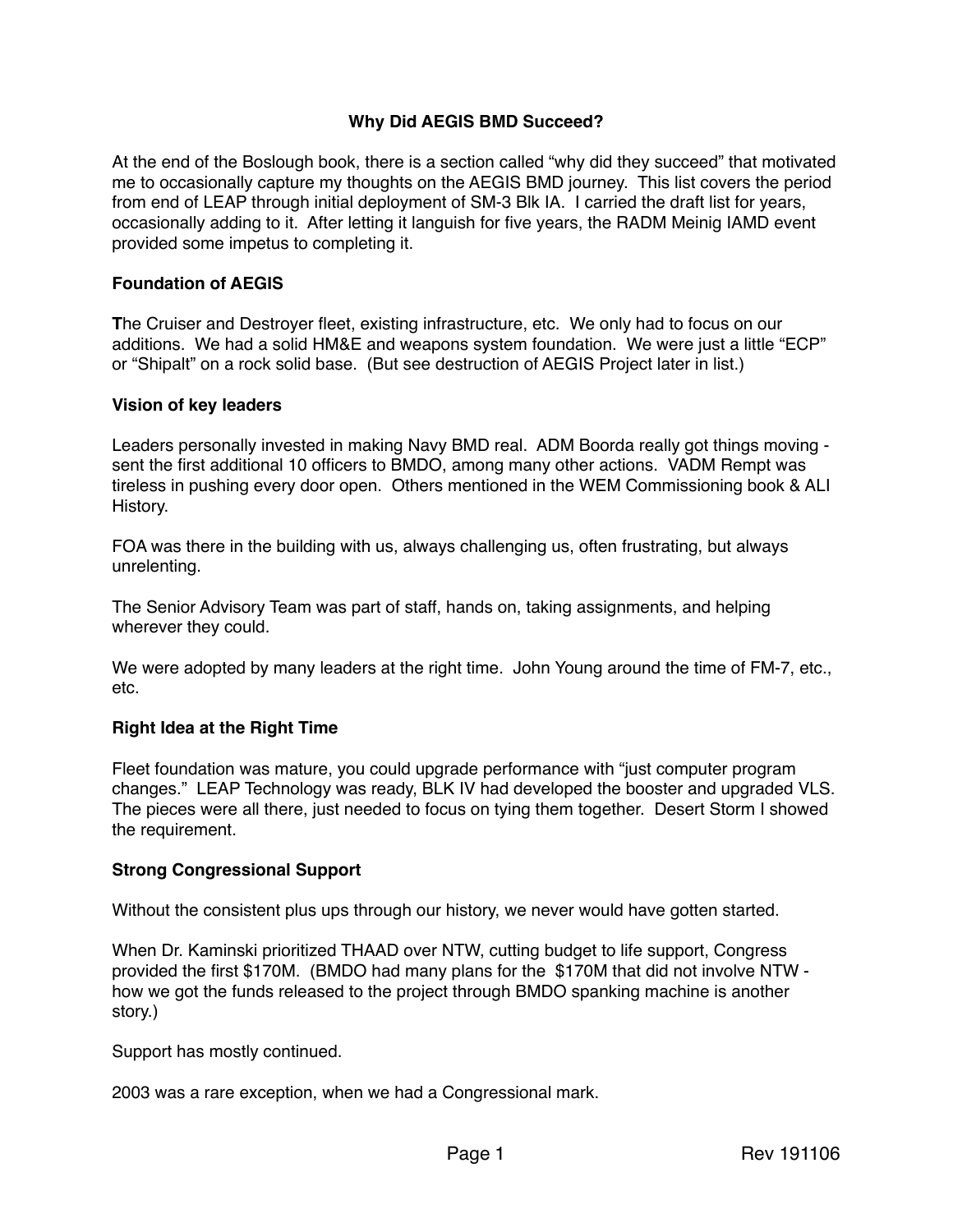# **Consistent Messaging**

We never over promised. Good news or bad, we told the facts, but with an operational context.

We started with Mitch Crosswaite when he was a LCDR at PA&E. Later, when grilling us on Professional Staff, he knew that we told the truth, whether he liked it or not. There are many other examples.

#### **Realistic and Stable Performance Requirements**

Started with the "realistic" performance requirements in the ORD, as championed by VADM Rempt. We did not have to change underlying AWS performance allocations, nor require excessive performance from the missile. NTW was envisioned as a tactical system, with tactical levels of requirements, that could be realistically delivered with margin.

Rummie cancelled the ORDs. We never threw ours away, and drank the koolaide of Capability Based Acquisition. We renamed ours as the ECS, and just kept working to the requirement.

Well, we tried one capability based design review in Dec 2002, which was a miserable failure. We then went back to traditional requirements based approach. But the failure of that review was actually good, as it set us solidly back on the traditional SE requirements based path and produced some artifacts that became cornerstones of early AEGIS BMD. (Deserves a chapter on its own merits.) This may have been one of the last reviews in control room where FOA was in full classic style.

The requirements czar was in most meetings, and kept us on course.

### **Traditional Systems Engineering**

FOA kept us true to the five "pearls" of NTW. He kept challenging us to find the sixth pearl.

We developed a fundamental error tree approach to closing the fire control loop, with careful flowdown to the combat system elements.

The program office led the SE process, but APL, MIT, and Industry were all in together.

The Professor, who could find a SE solution to any problem.

### **M1=M2**

[Developmental missile = deployment design missile]

Key concept from the Blue Ribbon Panel, chaired by Gen Welch at IDA. After Terrier LEAP failure to intercept, BMDO D wanted to continue with another experiment, VAMD Rempt championed tactical development. BRP came down on the side of the AEGIS LEAP Intercept, but the missile was to be identical to that needed for tactical requirements.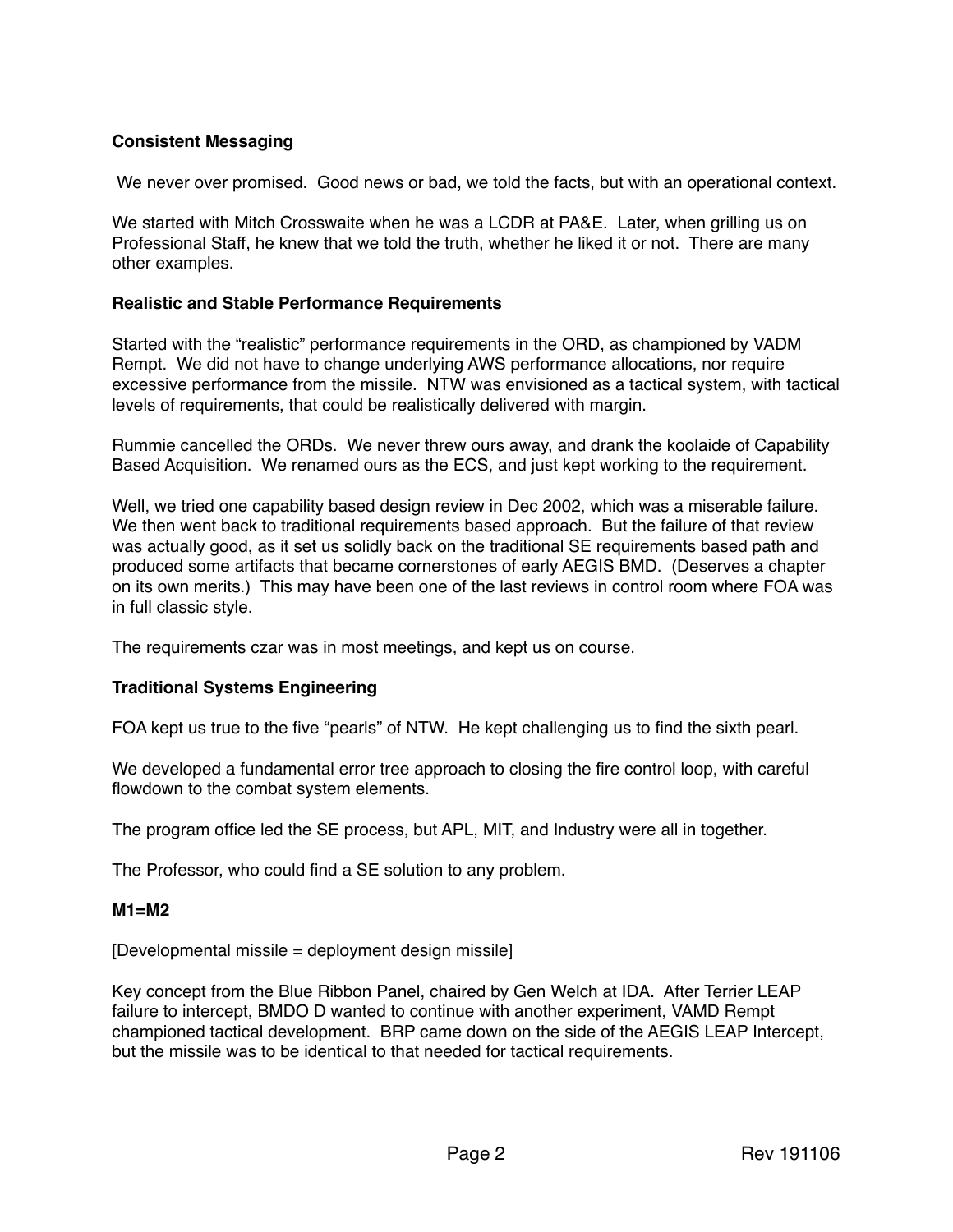### **We refused to give up our margin**

Frustrated Lt Gen Kadish on many occasions. Every time we detected a target much earlier (spec radar vs fully operational radar, etc., etc.), he wanted to figure out how to hold the margin at his level. But keeping realistic performance margin, starting from the ORD, ensured that the system would work in real world combat, not just scripted test events. (Many stories of "enhanced" mission planner, etc., here.)

When TSRM IPD was limited, or SDACS pulse didn't work, just rebalance margin within the system and keep moving.

[I note with dismay the evolving belief of some that all margin, at all levels, is now a contract deliverable. This is not how the program became successful, and is not consistent with the requirements.]

### **Dedicated military, government civilians, contract support, laboratory, and industry**

NTW was not seen as stepping stone. In early days, very few folks promoted out of the program (the "Gillespie rule" to this day has very few exceptions). Early folks that made the program successful were iconoclasts, and paid the career price, but they didn't care.

When Mac, under Lt Gen Kadish direction, took the contracts for LM and SM-3 from NAVSEA, CNO personally told him to knock it off. He kept going. More than one person was casualty to the fighting between NAVSEA and MDA over program ownership.

When another personnel casualty was in process and was brought to VCNO attention — he said to just let it happen.

No doubt that people paid the price for the success.

### **Isolation of AEGIS LEAP Intercept from the BMDO/MDA fire drills**

Seemed that BMDO/MDA never believed NTW would be fielded in this particular configuration. Instead, for years they played program of the week, infinitely replanning the ultimate system while ALI was left alone to achieve the intercept. High Power Discriminator, Baseline 1 BMD "only" ships, Sea-Based Missile Defense (SMD), etc., all came and went. In Dec 2002, the music stopped, and we just completed the ALI program into BMD 3.0.

### **Capability Based Acquisition**

While we ignored most of capability based acquisition, it kept much of the OSD attention away from us.

Meanwhile, we kept doing things as close to traditional acquisition requirements as possible. This meant that when we were ready to deploy, or get OT report, that there were very few liens to fill in. The most significant was O&S planning, which was repeatedly juggled between MDA and USN, finally seems to have stabilized. But see Foundation of AEGIS above — we changed very little, leaving little new O&S requirements.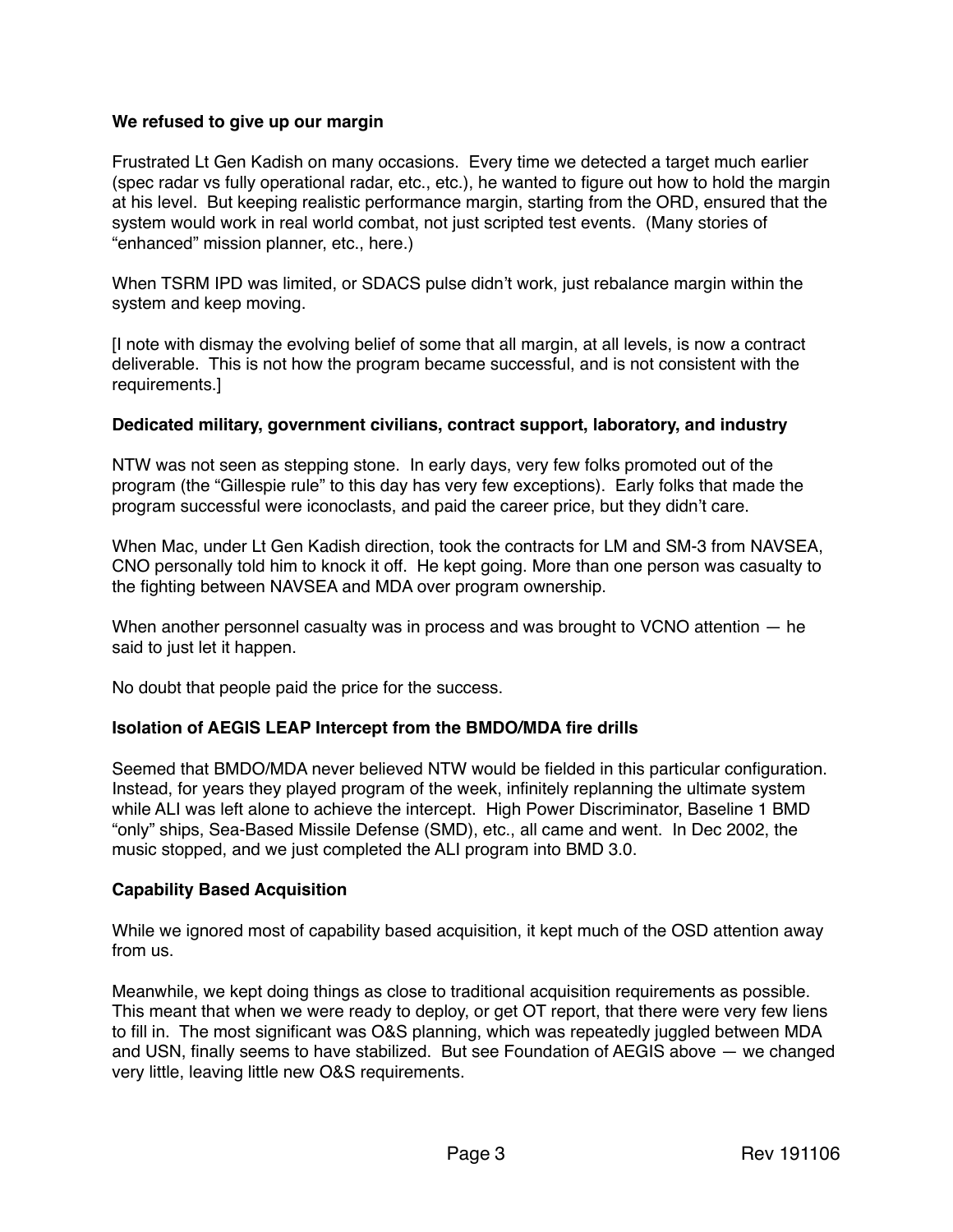One useful precept of capability based acquisition was letting 95% of the base requirement be good enough. We never had to fight for the last 5% of capability, always the most expensive to get. [This concept seems to have been forgotten in more recent years.]

## **Cancellation of Navy Area**

There will be disagreement on this, but I believe only one program could have succeeded. Several axes to this concept:

Once you had the Area Defense completed, Navy would have had zero interest in the NTW capability.

Cancellation of NAD froze BMD out of Baseline 6. Navy did a rough termination of the capability, meaning that it would require extraordinary effort to reintroduce any BMD code, even as late as Baseline 7. This meant the only easy way forward would be with the "OR" ship concept, bringing us back to the Goat Island concepts. We did not have to focus at all on AAW integration, deferred until the Baseline 9.C efforts.

Cancellation also freed the BLK IVA assets, which we turned into the SM-3 BLK Is, allowing even earlier fielding. (The original Blk I concept became the IAs.) These accidentally helped a second time, when upon return from four year service life, the remaining SM-3 BLK Is became the aged SLEP assets to help extend BLK IAs to twelve years.

[The immediate, pencils down, termination of NAD left partially developed BMD code through baseline 6. The code fragments should have been removed, but there was no appetite for additional cost from the termination. This meant BL6 ships could not risk even receiving a remote BMD track, and closed the forward fit BMD path for some time. The BL 6 ships could not even do NTDC ops.]

### **Industry Partnership**

Without a doubt, NTW was a partnership between 452, LM, and RMS. No threat of competition, industry contracts were developed together, award fee was tied between LM and RMS. We all succeeded or failed together. NTW is a team sport.

Note this does not mean the Fee Determining Official was a pushover. Failures got spanked, success rewarded.

Most importantly, once earned, money moved fast. We were still operating under the old PEO direction of issuing award fee within 24 hours of board results.

LM Baltimore is particularly notable, after a late start to engagement IDO for VLS, they caught up in grand style.

# **Trust**.

Particularly with Industry. Most of the IDO work got started on verbal direction. Contracts followed much later. See note on LM Balto above. Not sure there was any way to get them \$ when we started, but that did not stop them. The bills eventually got paid.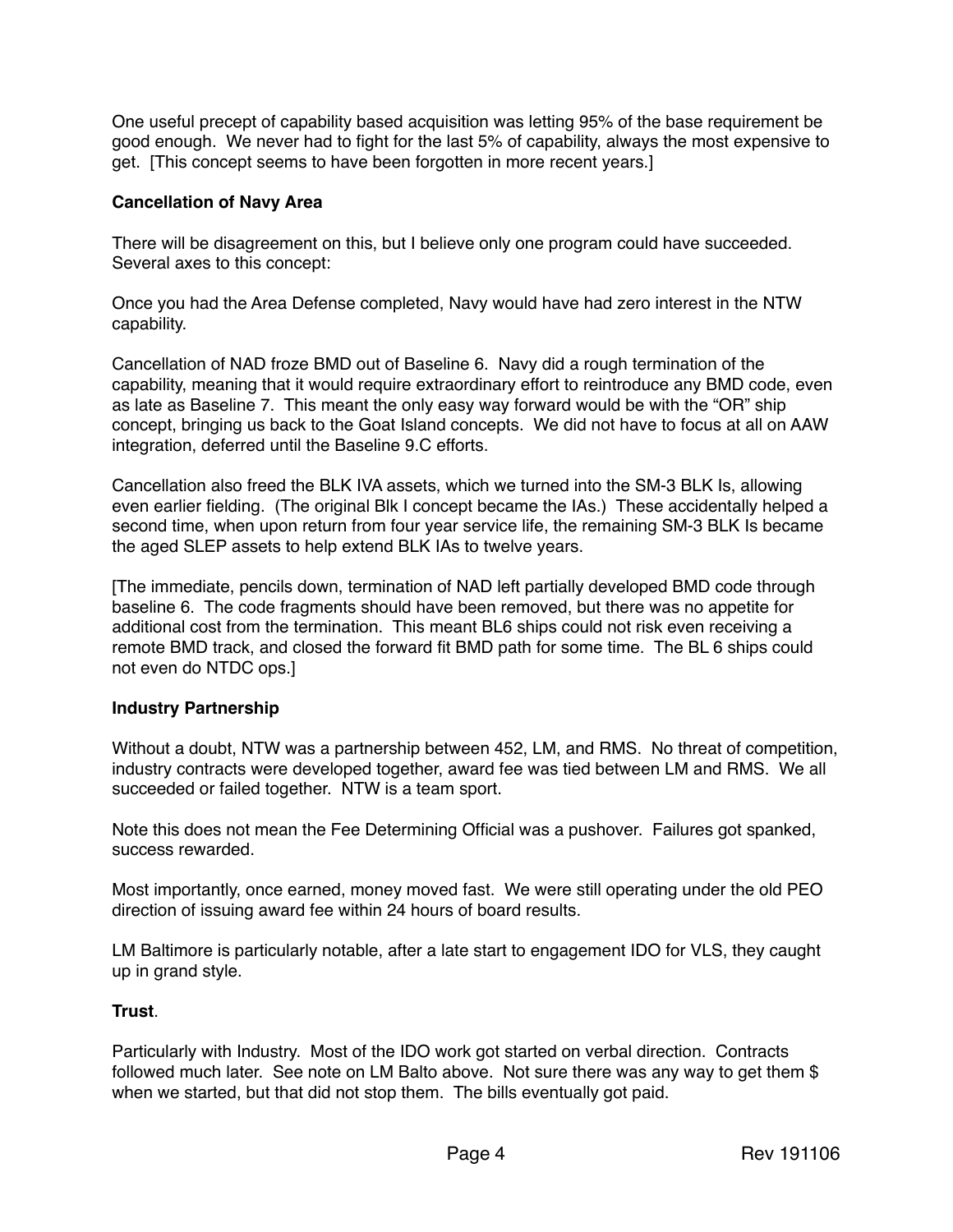Second axis to this - we broke through barriers to share models and even developmental computer programs early during the push to IDO. There was significant fear that potentially incorrect negative information would get to leadership based on incomplete work. But it worked — partners got early insight, we were able to make adjustments, without too much noise in the channel.

## "**Stealing" the Contracts**

About the time MDA was established, we "stole" the contracts from NAVSEA. This ensured our requirements got our priority, funds were not lost in fixing baseline issues, etc. But this started the rift between NAVSEA and MDA.

Funny, but true, after "stealing" the contracts, we used NAVSEA contracting officers to execute the contracts. Fortunately, no one ever saw the conflict in this. The contracting officers, Cindy and Sharon, turned a complete room of whiteboard scribble into the first executable contracts for NTW (6110 and 6111.) Jack stood on a table, in the middle of the room, and took pictures of all the white boards which were used throughout the process.

And you had a NAVSEA program office, with Navy leader, for much of the time nominally under IWS, still overseeing and executing the contract. So what was this stealing the contracts?

### **Modeling and Simulation**

Probably one of the first real simulation based acquisitions. We kept competing models going between APL, LM, and RMS, and would not proceed until they matched. Waiting for the first intercept meant we had time to keep refining the models. The FM-2 mission data review showed model errors in single digits, not bad for first intercept. We never tested to learn, but tested to confirm what the models had told us. We don't proceed until all three amigos are consistent.

# **Open minded, involved OTA**

OTA Rep from COTF was one of the believers, rolled up sleeves, and figured out how and what we needed to test. When Fleet would not develop the operationally realistic employment scenarios, he did it himself. He helped us move from the scripted nature of FM-2 to the operational realism of FM-7 in appropriate steps.

### **Test integrated with Development**

Our test lead had instinctive feel for what needed to be tested next. They were so prescient, never quite sure that SE or Test was in charge of program development. We had the right test, at the right time.

The focused ALI test program, based on the BRP recommendation, kept a very realistic, achievable set of test requirements for the first intercept. We controlled every aspect of the intercept, didn't so much as let the missile or target change radar faces.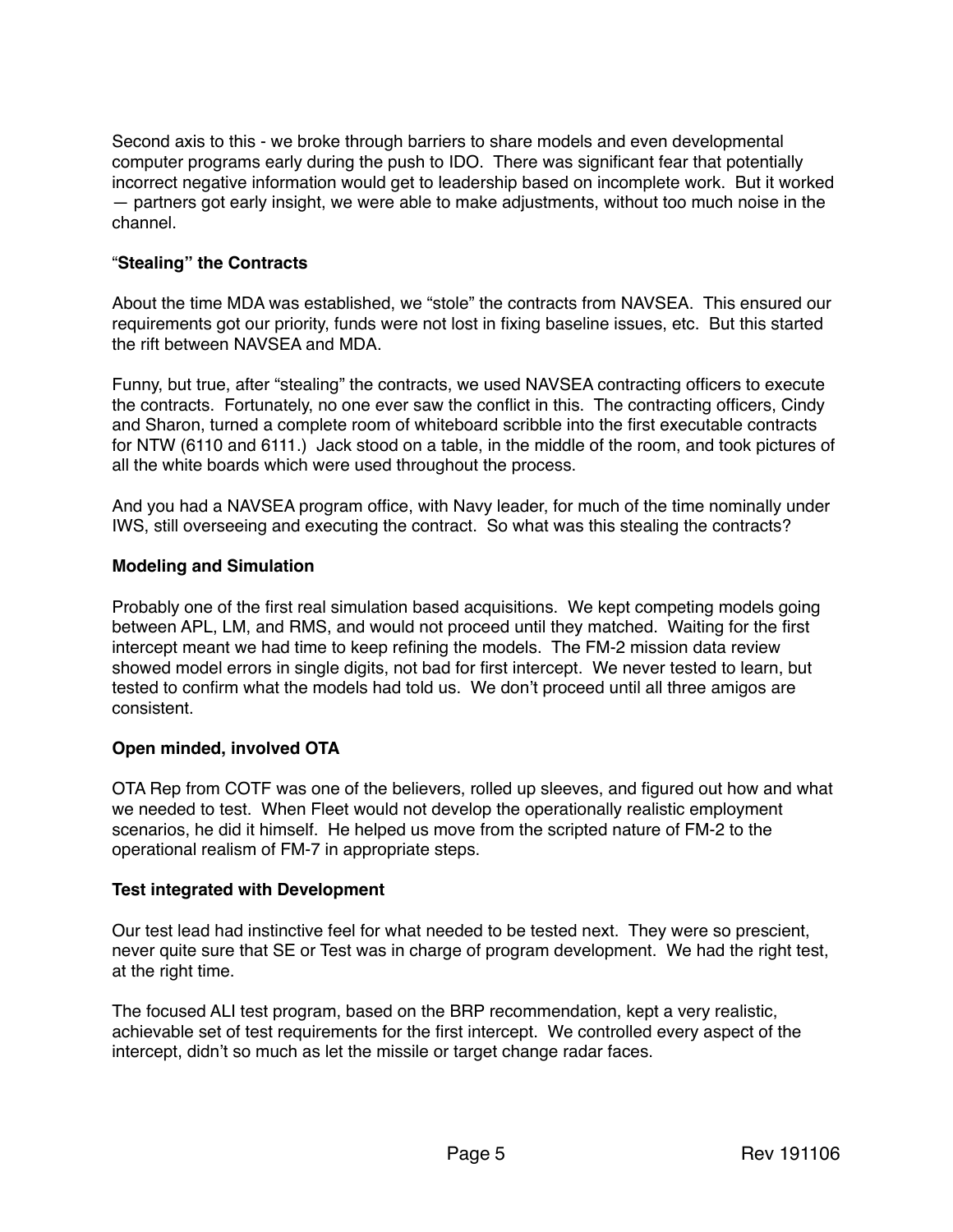Once the first two intercepts were achieved under controlled conditions, we walked carefully to full operational realism by FM-7. One particular focus was killing all the sneak circuits that allowed the ship to be notified of target launch.

The focused test agenda, achievable steps, allowed us to concentrate on just the capability growth required for the next test.

This careful but rapid growth ensured we were ready to deploy once FM-7 was successful.

[But this same team later on decided that the first IB firing needed to be against the most difficult target, outside requirements space. "We have wasted all this \$ if you don't want to shoot at this target. No, we just wanted to start inside requirements — recall we did FM-2 first, not Burnt Frost.]

## **Correct Design Choices at Lower Levels**

Don't know how you require this, but there were significant numbers of "good" design choices that enabled system success.

One example — the separately loadable adaption table (SLAT) for the missile. Seems obvious, but was't at the time. After FM-5, we needed to turn off SDACS pulse operation. Need to adjust TSRM IPD? No recompile necessary, just change one bit in the SLAT. Ready to go!

The key SPY changes that turned the ABMD treaty hard-coded limitations into positives.

Many more examples throughout AWS and SM-3.

One negative example — somehow we got the threat parameters hard coded in the first mission planner. Sometimes you are lucky, sometimes not. I was not happy when I found this out. But MP success on all other fronts outweighed this one temporary limitation, and it was subsequently addressed.

# **Competent Threat Modeling**

The threat team kept our threat models appropriate and balanced. How many programs have had problems with threat stability, chasing unrealistic or poorly defined threats? What our team did was parse the threat universe to digestible pieces that aligned with growth in our capability. Never overreaching, never under stating, while genericizing away from point solutions.

So no one ever liked our alphabet, but it sure worked for us, matched what we could achieve, and grew with us. Then we woke up to a new bunch of threats for IDO, had to quickly learn some new letters. Like so many things, we had to fight to stick with our alphabet.

The engineer needs to work with precise numbers, and the team was able to process the unknowables into the numbers that were needed, while at the same time helping ensure that we did not overdesign to a point solution.

The Sailor needs to work with concepts that easily flow into tactics and doctrine.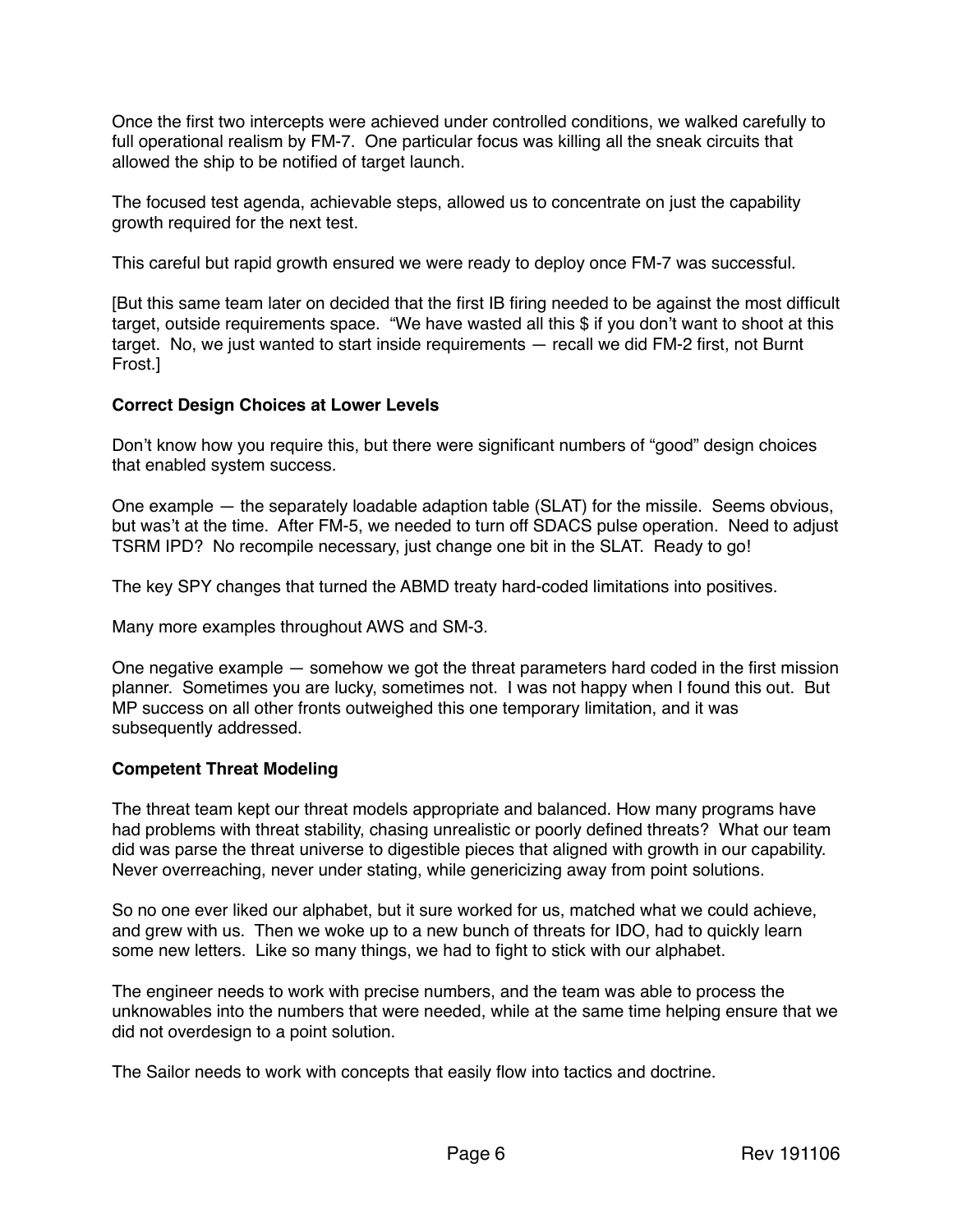And we always had to balance flexibility with the "a priori knowledge" boogey man.

It is not that we were "comfortable" with the taxonomy that developed, or that we just wanted to be different, but that it fundamentally worked. Like so many of the reasons we succeeded, those in the family understood why we did it this way, those outside could never comprehend, and fought to change us.

[This threat team eventually became a casualty of cost efficiency.]

#### **People**

Could go on for a long time here. Bork's book has a good matrix. Some called out in this paper, but no way to remember them all. Our Industry PMs, contract support, labs, etc. We had lots of believers. Some additional specific examples follow.

#### **Peter "Mac" Grant**

Six plus year PM, got the program to first intercept, survived the infinite replans by BMDO/MDA. One of the first to pay the career price for dedication to NTW.

#### **Don Mitchell**

How do you reconcile the "realistic" performance requirements established by VADM Rempt's ORD with the unforgiving nature of BMD test? Don Mitchell. He knew how to take the xx.x% spec system and deliver the high confidence of success necessary in the realm of BMD. His unflinching pursuit of uncovering and addressing the unknowns, leaving only Rummie's unknown unknowns, has enabled our current test record.

He mentored an entire generation of engineers in disciplined approach to missile testing.

### **RADM Paige**

She blatantly stole the best folks she could find from NAVSEA to expand the core NTW program office.

She built a strong rapport with Seventh Fleet and CTF 70 that had them receptive to the IDO deployment, to the extent that they deployed the initial Destroyer without signal from headquarters, satisfying the IDO requirement. She commissioned F Troop.

She built a strong rapport with MG Holly, aligning AB and GM, setting the foundation for the LRS&T IDO.

She took the Op Center concept from MG Holly, and we made it work. [See below]

She made the tough decision for FM-6, and then convinced LtGen Kadish.

### **Scott Perry**

The guardian of vision, consistent messaging, and future concepts for many years.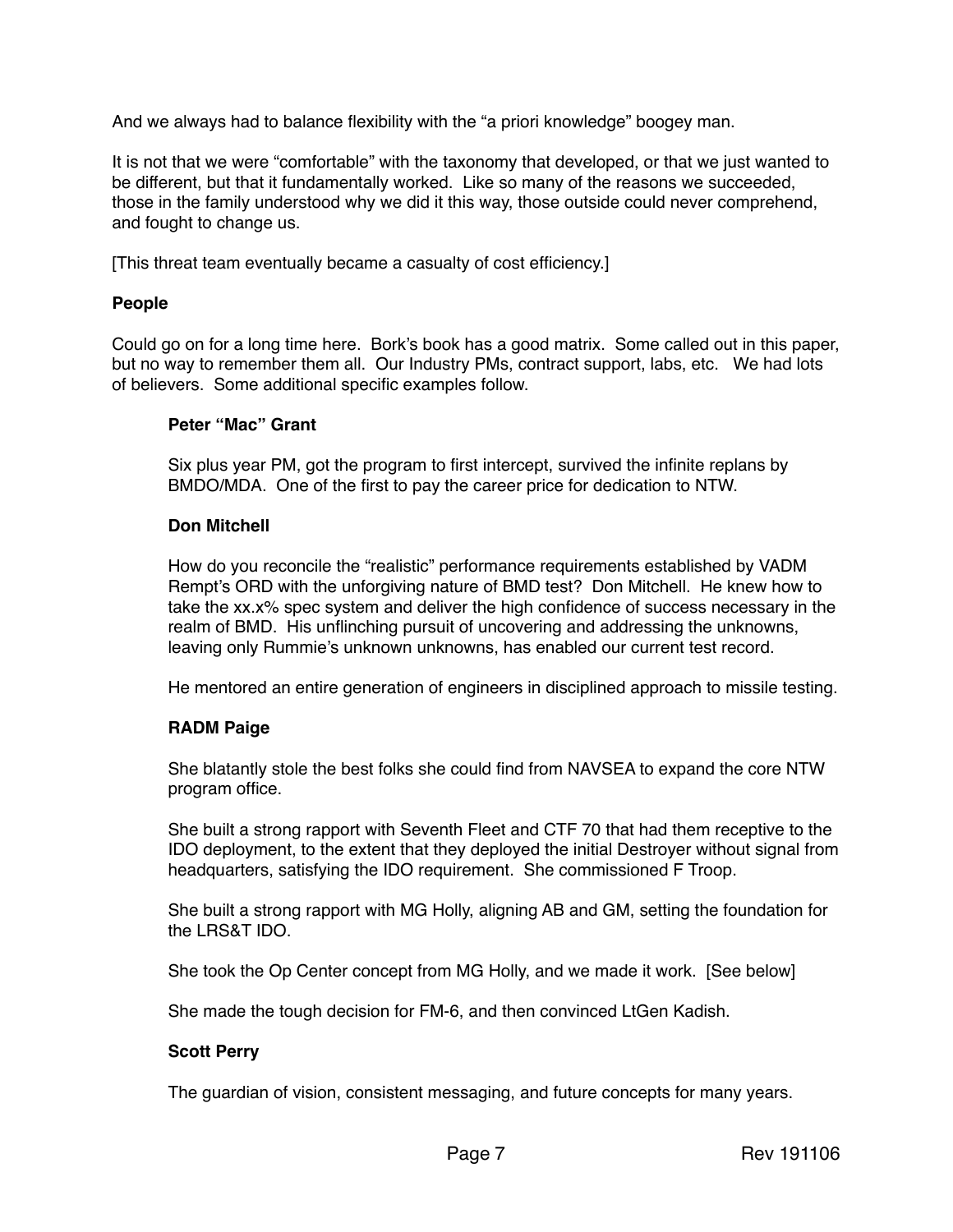# **Blue Collar Captains**

Specific example of people excellence is what I refer to as the Blue Collar Captains senior officer knowledge and experience combined with a junior officer roll-up-thesleeves-and-solve-the-problem-not-worried-about-getting-dirty approach. Techmatics, BecTech, etc. had a lot of these on staff, and they pulled the program along.

[Compare with later approach of low-budget contract support. Really capable, experienced folks do not work for peanuts, and the race to bottom dollar drove many away.]

## **Op Center**

The Op center became the hub of knowledge for AB. Everyone came to the op center to monitor progress, all the way to OSD rep, DOT&E, Industry, GM, etc. Total inclusion, no one was left out. TD led and focused the OP center review.

[The Op Center was one casualty of the move to Dahlgren.]

### **IMS**

With the Op Center, we established a linked IMS, that kept all activities aligned on critical path to IDO, without missing the off critical path items. Ideally, we would have had an automated system that integrated the primes, field activity, support, and test activities. Instead, Gerhard's team spent all month manually integrating disparate entries into an integrated view, highlighting disconnects and negative margin.

We kept the schedule under strict configuration control, dated and signed, and only distributed in uneditable image format. (Critical interrupt here on the fallability of Powerpoint schedules where taco chips just get pushed around and edited without ownership or understanding of the relationships.)

# **The NAVSEA Field Office & MDA Joint Construct**

Meant you could never really pin us down — take the best from both, ignore things we preferred to ignore.

Somewhat the ADM Rickover concept. We could either be insiders, or outsiders, with either NAVSEA or MDA, as the situation required.

At that time, we were organized, MDA was just getting started. Was easy to stay ahead of MDA on most issues. We did not send large crowds to every meeting, just enough to get the job done. We had no problem sending one LCDR to represent AB with MDA leadership. The Texas Ranger Rule - one riot = one ranger.

Famous story about one ranger accompanying D to provide quiet backup to four star brief, only to be told to give the brief on no notice, and successfully convincing the four star.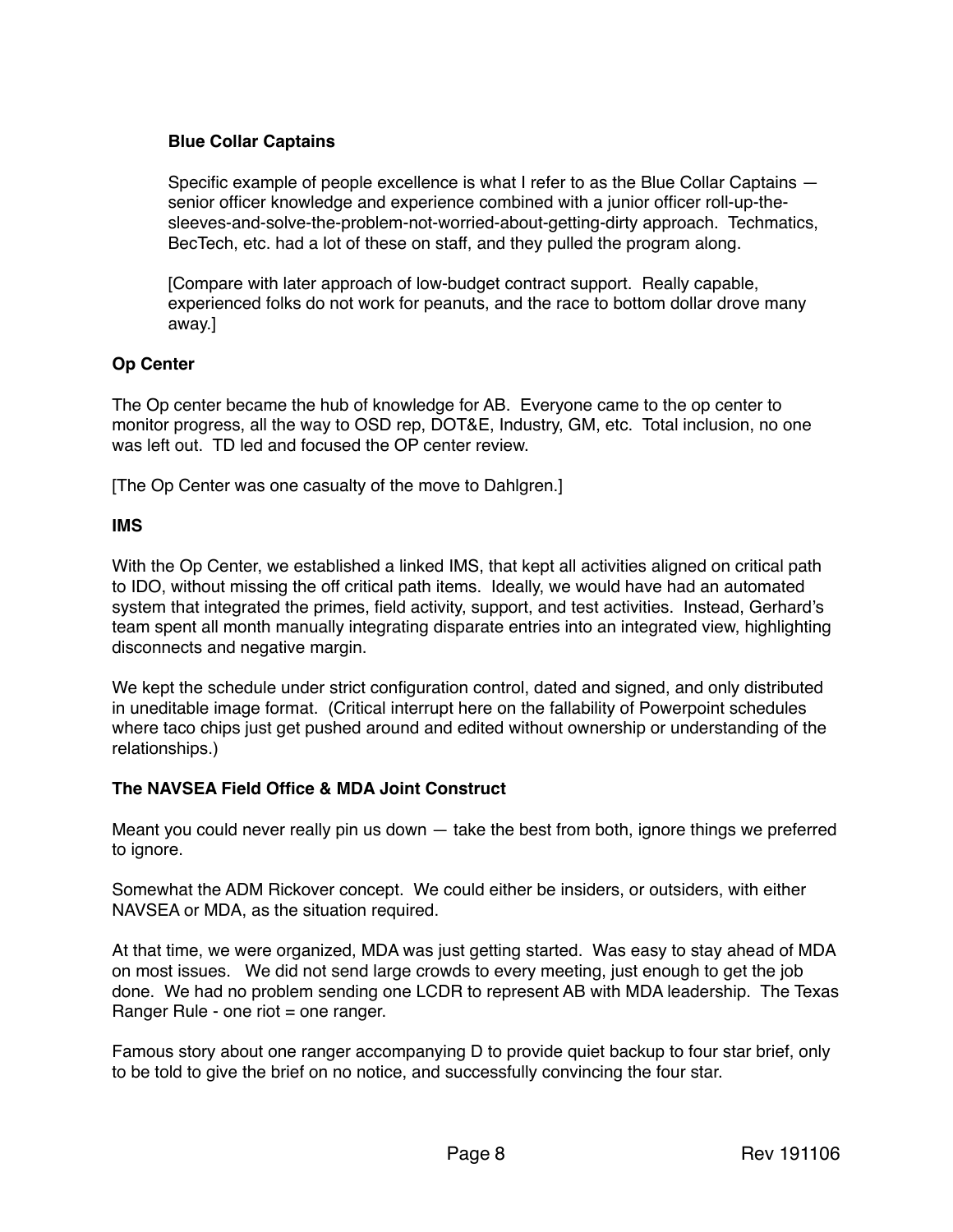Hard to recall, but at the time, but NAVSEA was in chaos with the downsizing, NAVSEA Placement Plan, etc., etc. When the AEGIS Project was imploded, We were able to sign an MOU with Larry Rogers (IWS) and Jim McManamon (Ships) to set up the billet construct we wanted. We deliberately funded billets in their organizations to keep aligned, buy good will, etc.

Navy folks called us "MDA," MDA folks referred to us as "THE NAVY."

We were small and well internally aligned.

### **Communication**

We worked to keep communication focused, precise, and efficient. One thing that Mac started and we very effective was immediate debriefs on return from HQ events, for all hands, usually based on Stan's exhaustive notes. Everyone knew what was at stake, what their part in it was, and what was next. The weekly report was short, relevant, received wide distro, and read.

#### **Destruction of the AEGIS Project**

(CcmT as executive agent, many other guilty parties.) Another item there will be disagreement on, but it meant there was a vacuum to be filled.

In absence of AEGIS support, we were the only team fixing and grooming ships on the waterfront. Meant the early AEGIS BMD ships had the best condition, passed INSURV, etc. The Sailors might not know what BMD means, but it did mean their Casreps would get fixed and they would get training, among others. So gimme some of that BMD.

Not good for the Navy, eventually had to be undone, working party mustered to restore the AEGIS Fleet.

This destruction also freed lots of talent for us to steal. John Geary, Joe Williams, Steve Kuvik, Bob Shevock, Larry Rogers, etc., etc. We became the AEGIS Project in exile, waiting for the day AEGIS became fashionable again. It did.

One thing we never planned was the drop in fleet maintenance and support following the destruction of the AEGIS project. There was a great void, where the BMD ships were the only ones getting attention. In a surprise evolution, the Navy BMD booth became an extension of the detailing process — Sailors would come in to review the list of ships that were BMD capable before calling their detailer. The non-BMD AEGIS ships were not even deploying for a while.

#### **Focus on Excellence in Fleet Installs**

The prime directive for B6 was that we leave the ships in better condition after install than before (c.f., some (most?) of the west coast PEO installs.) No drive by installs. Lasted for some time. We had a strong install team, key project officers. There were a few LM folks that had been living on the road doing installs since Tico pre com.

With the number of ships and missiles delivered today, it is hard to recall the uphill battle we had for acceptance in the early days. Leadership did not want AEGIS BMD, would not use it if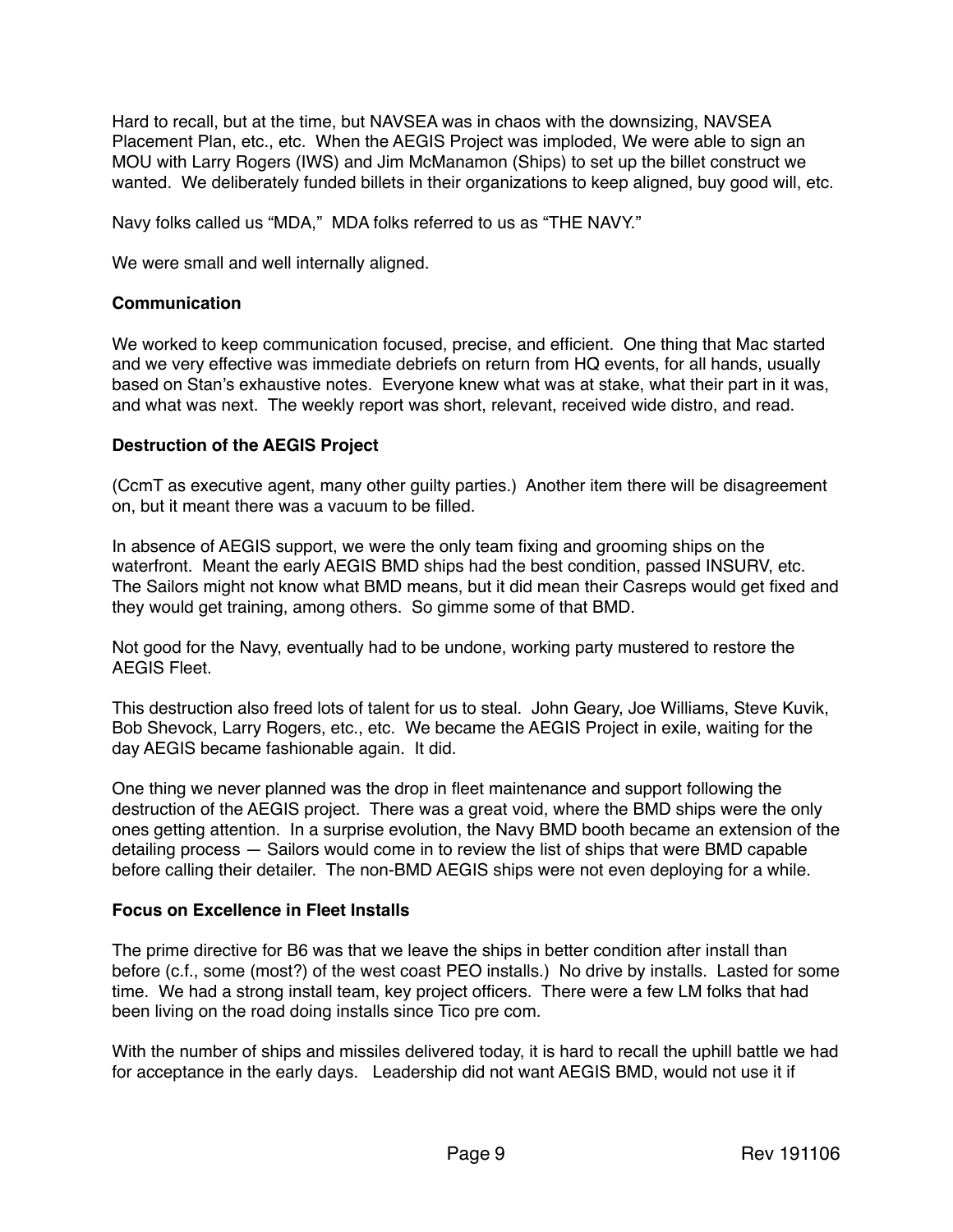necessary, neither here nor there, not on a train, not in the rain, not even with green eggs and ham. [Hmm, maybe things have not changed as much here.]

The Sailor's first impression of NTW was the install. We focused on making that as positive as possible. Had to get through install before they saw the system work.

The install became the face of AEGIS BMD to the fleet. We followed up with grooming, training, and attention that the ships were not getting. See "**money**" item below - we had to spend our \$ wisely, and this was one of the best investments.

Recall RADM Horn's first all hands as PE. He confirmed this had worked with his strong first impression — AEGIS BMD was the install. But by then, prolly only Kuv and Roel knew what he was talking about.

# **Alignment with SPAWAR**

We needed the comm channels for IDO, we needed the NAVSSI GPS feed for GPS, etc., etc. We fed them lots of \$, got their interest, and they got onboard. Quarterly PMRs went a long way to keeping us aligned.

NAVSSI CDR did not want to sign the MOU giving us the necessary NAVSSI feed - SPAWAR might need it for "something" in the future. Kuv and Younjin took him out steaming one night in Baltimore. He signed the MOU the next day. I asked no further questions.

### **GMD**

They were the big dog, and sucked up most attention for IDO. We seemed to be an afterthought, so they got most of the attention, and all that implies. But we allied with them. MG Holly and RADM Paige aligned were a powerful force in MDA.

[To this day, I remain convinced that NTW was supposed to be the fall guy for IDO, a role we refused to play. This remains a minority opinion, but I believe my evidence is clear.]

### **The "crazy" IDO execution plan**.

The only way to make schedule for LRS&T IDO was to disable all AWS AAW capability, removing most self defense capability. I never suspected anyone would buy this crazy plan. But they did, almost without question.

See RADM Paige work with C7F, etc. above. All they wanted back was TLAM, which we could do stand alone.

I was the happiest person to hear that BMD 3.0E was retired. I feared for several years that the guilty party that disabled AAW on LRS&T would get called in front of the green table if something went wrong. "You took the fleet premier air defense weapon capability and turned it off??? And then sent the ships into harms way?" (Correct fear, wrong charge, as it turned out.)

Again, shout out to deft management and employment of the 3.0E capability by C7F, etc. And RADM Sam Perez as the Desron CDR for the IDO ships.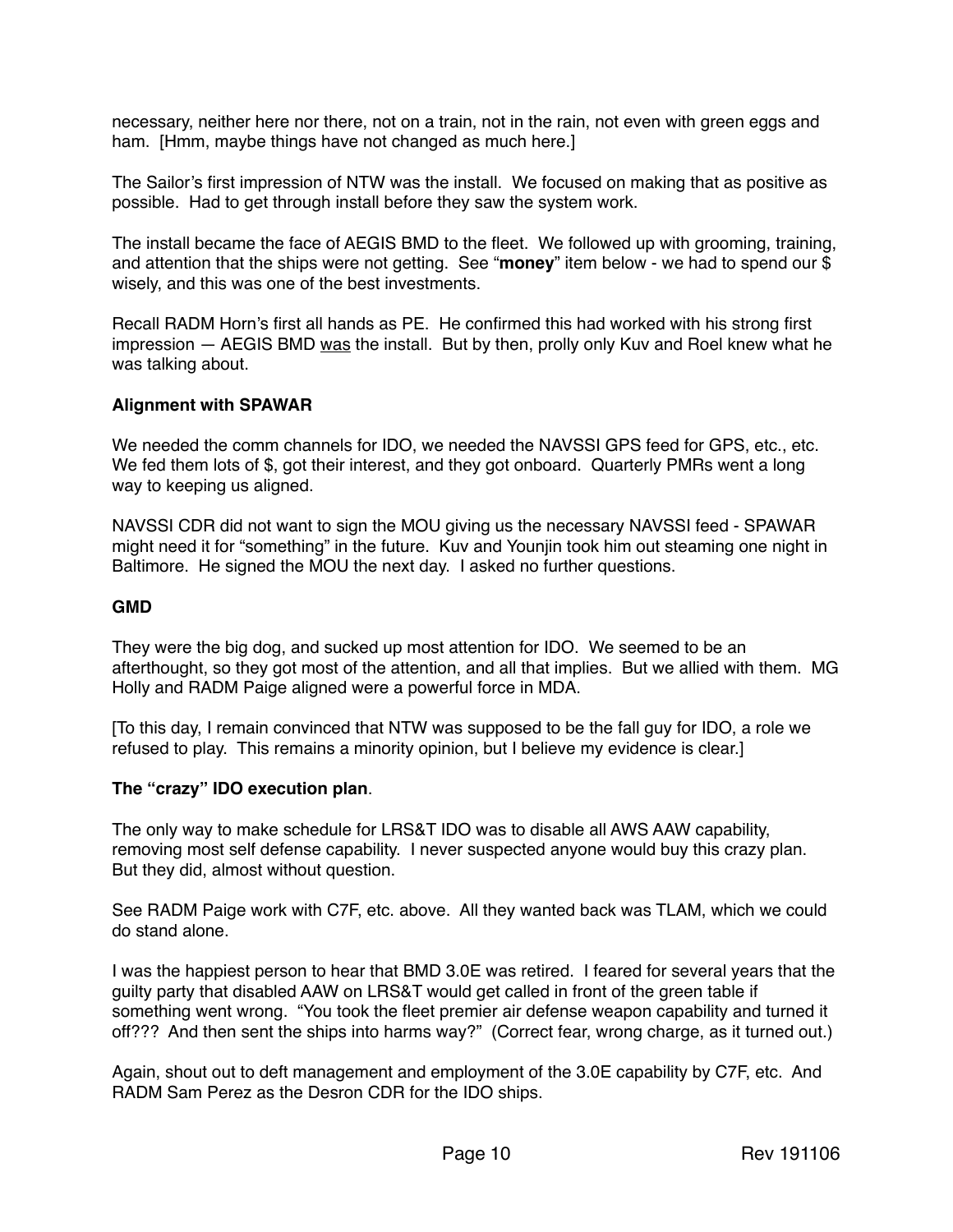# **LAKE ERIE**

A dedicated test ship, which meant we could keep building on our foundation.

Navy "sold" LKE to MDA for \$666M. MDA stole the money back, Navy never actually transferred OpCon, but it worked out anyway. (Never figured out if this was a triple or quadruple cross.) Was sort of good not knowing exactly who was in charge of LKE, MDA or USN, so meant we could figure out an approach that supported what we needed.

With LKE, we also ensured that the Sailors were always the operators. There was little transition from DT to OT. [We avoided the CEC Opeval problem of Sailors surrendering the the ships to the test team.]

LKE would occasionally wander away to the west for a while, but was mostly available for BMD tasking when needed.

#### **Courage to make tough decisions**

Returning to flight after FM-5, when technical recommendation was to continue ground testing, disabling AAW performance for LRS&T, among others.

Not sure the current MDA decision process would allow such difficult decisions, especially somewhat unilaterally at the program level. Not sure we would fire FM-6 today.

#### **Mission Planner**

New AEGIS component explicitly extending the CIC concept to Plan, Detect, Control, Engage, Assess, and Communicate.

We were surprised how well the mission planner was received, and the demand signal for planners at staff levels. We got MP Jackie out to the ships early to see how the Sailors would really use the tool, and were able to make some adjustments.

The mission planner was key to getting DesRon buy in on the 3.0E IDO deployment. Again key to have RADM Sam Perez as CDS, when his ops first tried to plan defending the entire Pacific, smoking the MP. We were able to come back in, assuage the CDS fears, and show how the ships would be employed to support IDO.

One of the benefits of the early MP was portability, being able to plan and brief in the wardroom, then take the plan to CIC to execute. I think we lost something when the MP was subsumed into AWS.

Some leaders did not like a mission area that "had to be planned." They wanted it to be more like AAW, where you just turned the radar on and shoot. Hmm. How many AEGIS had vandals go by, undetected, when they just turned the radar on? Success in BMD is no different than AAW, and starts with planning, and we gave the fleet the tool.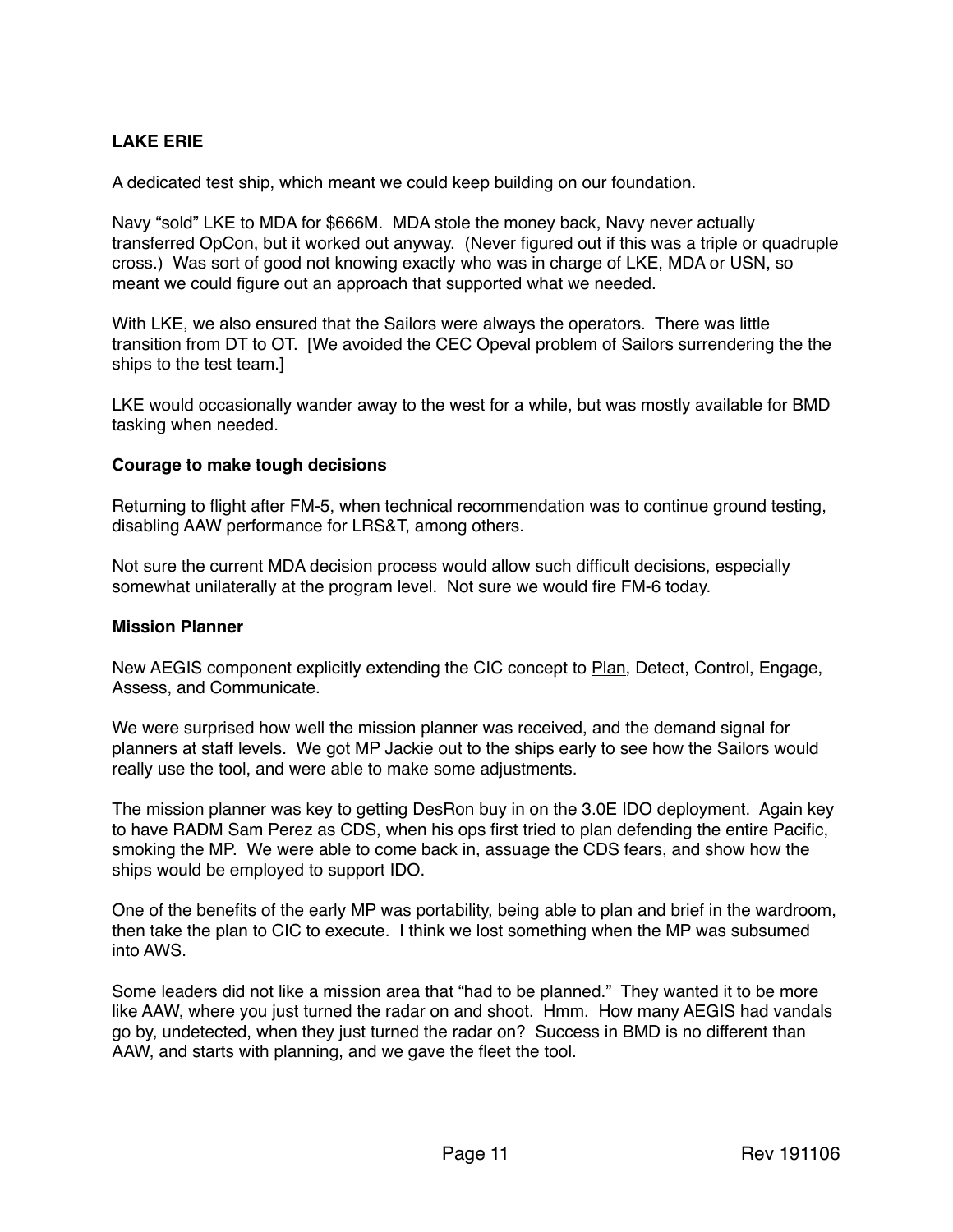Side note #1: We had to make the MP stand-alone, since we did not have time, room, etc., to incorporate directly to AWS. LM ordered the hottest laptop available at that moment, then targeted the program to squeeze every flop out of the machine. Also, we deliberately wanted code that would only run on "our" laptop. All of a sudden, everyone wanted one. We called back to [Dell?], and they were already obsolete, on to the next model. So we got stuck in a temporary MP drought while the program was recoded to the next model.

Side note #2: See note on no drive-by installs, pictures of TIC console in early 2000s, loose computers all over CIC, USS Cole, etc. MP was a permanent install, and would have a shock grade mount by the RSC console. The resulting laptop mount was a thing of beauty. The ships wanted many more of these mounts for all the other installs that had just dropped loose computers.

## **F-Troop**

A dynamic, fleet facing team, kept the message flowing to the operational commanders, CPF, etc. Developed the initial operational employment guides, tactics. General missionaries about NTW capabilities.

### **Administration Priorities**

The focus on IDO was a great motivator, and cleared may impediments.

The ABMD treaty cancellation was a key step, opening up a new mission area. One day RADM Sam Perez is getting a MSM from ADM Boorda for proving to ACIC that NTW has no strategic capability, then we are tracking ICBMs with just software changes. (Well, a few years, but that is the concept.)

I had to brief John Rood at NSC the week after cancellation of Navy Area, which was only a few weeks after the administration announced the new focus on missile defense. He kept asking me, what is the administration thinking? We (the administration) announce we are getting serious about MD, which means \$, and you (BMDO) cancel a near term MD program for \$.

(The apocryphal story continues that whenever something went wrong in DoD after that, Bush was convinced Aldridge was involved.)

Presidential priority opened lots of doors.

I may have mentioned shortcuts to normal processes in this list. This is not an endorsement of the shortcuts, but an acknowledgment that when the President establishes a deadline 18 months out, you cannot give the first 15 months to contracts, for example.

In another weird axis, the closer we got to IDO, it became less politically correct to refer to the Presidential Mandate - it almost completely vanished by Sep 30th, even as it was the impetus for the success.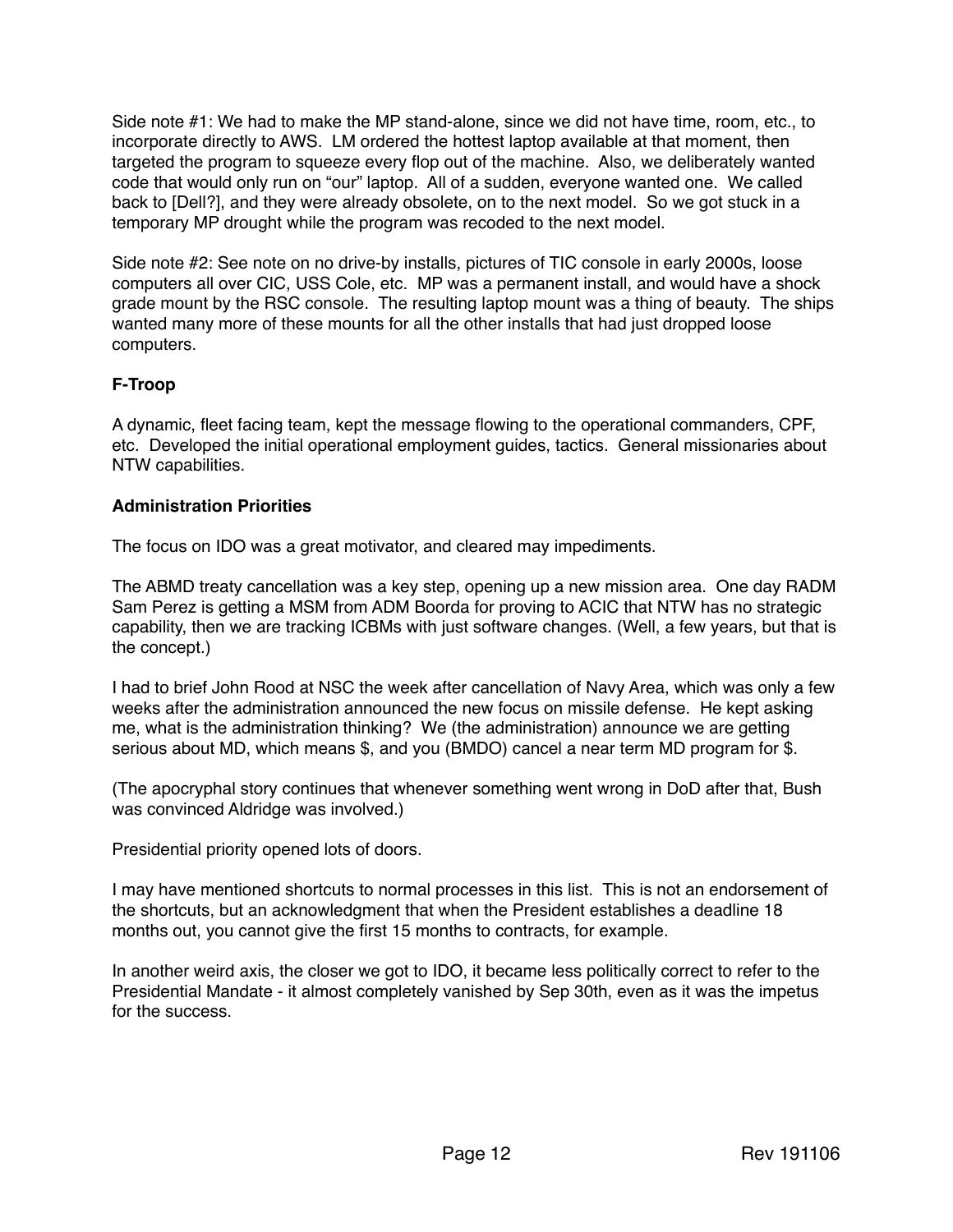### **Money**

We never had as much as we needed, but we got the maximum value from what we did have, and spread it around. Mac developed an early focus on funding execution. Not sure Rob Snyder ever figured out we bought an LPAC for LKE with MDA R&D, and it prolly wasn't the only example. There was a certain pleasure in using MDA funds to fix waterfront issues in the vacuum of AEGIS sustainment by the fleet.

I don't "know" that we ever used MDA funds to repair water tight doors, but no way we were letting the first BMD ship to face INSURV fail (PHM). (The answer to that question is "safe" with Kuv, another one of our heroes.)

Unfortunately this includes the 1-n List. Invented for and saved us during the 2003 Congressional cut. Albatross ever since. (Financial and program folks know what I mean, the rest of you are lucky.)

We also managed to avoid the shared funding approach that was one of the weaknesses of Navy Area. I saw too many POM cycles where both BMDO and Opnav waited to the last minute to reduce their portion of the share, hoping it was too late for the other to make a similar reduction.

### **Bringing the Missile CDR to FOB-2**

Six months after the Blk IA CDR, a whispering campaign started in FOB-2 that we had "gundecked" the CDR. The quote from the SE was "AB held another one of the 'you-had-to-bethere' CDRs." [What other kind of CDR is there? And his two reps on the panel gave unconditional pass.]

How do you build a brief, six months after the fact, to prove to a skeptical audience, that you held a CDR that satisfied all the appropriately established exit criteria?

After numerous failed attempts to build a brief, we changed course and directed RMS, on a Friday, to re-present the CDR in FOB-2 the next Wednesday. Every piece of hardware, every paper artifact, every presenter. Somehow, Cheryl got it all into a FedEx custom critical with appropriate security escort. Dale got the FOB-2 MIC re-wired over the weekend to be ESD safe for the missile hardware.

We focused on SDACS and TSRM, but were ready for any part of the CDR, depending on how discussion went. A few minutes into the presentation, Lt Gen Kadish just sat back and smiled. Some of the SE folks kept trying to trip Vic with technical propulsion questions, but he had all the answers.

RMS used the fact of losing all the IA assets for a few weeks for all EV variances over the next few months.

Block IA was real, and survived the whispering campaign.

MDA did eventually force a second Blk IA CDR, but the result came out the same. Because of M1=M2, we really were not changing much.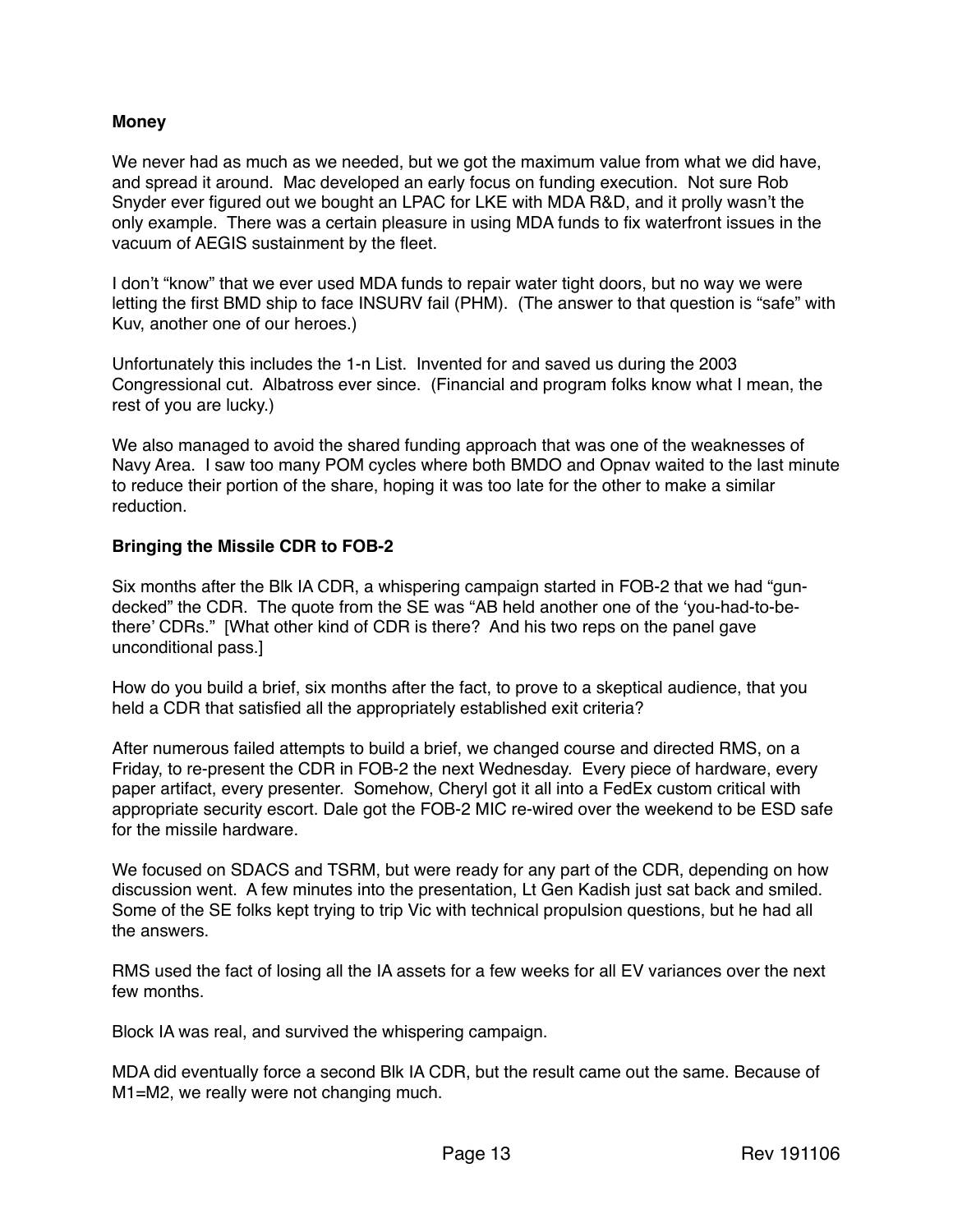### **Ellen Pawlikowski**

Seriously. When the BMDO/MDA bureaucracy got too out of hand enroute to IDO, she led the charge for the elements in getting things back under control. There is nothing we loved more than Ellen getting Dr. Sanders (or Keith, etc., etc.) on the ropes on a topic quoting the DFAR or FMR. (Not sure I knew what the FMR was then.) She provided temporary breathing space for all of us from the spanking machine. [Also story here on how a good PM is not enough to rescue a doomed program.]

### S**urviving the first major leadership turnover**

RADM Hicks and CAPT Grecco continued the tradition established by Mac, KKP, and RHK, including many of above. Once this extended into the BMD 3.6 deployment, flight test machine in 2007, culminating in Burnt Frost, the success was institutionalized (for a period).

### **Other Histories**

There are at least three other related projects, but with different paths to success. I have some evidence on the first two and may work on them in the future. [But like much history, it needs some time before it can be related dispassionately.] The third belongs to others to relate. For IB and IIA some elements are common with above, but a surprising number are different.

- SM-3 Block IB Path to Deployment
- SM-3 Block IIA Path to Deployment
- Restoration of the AEGIS Project through AEGIS Ashore and Production Line Restart

———————

### **Some history sources:**

Radar History of World War II (explains how radar came to be)

When Computers Went to Sea (picks up at end of above, goes through NTDS, introduces CDR Meyer)

AEGIS History (govt document, both classified and redacted versions available)

ALI History (covers the ALI era, complied by the Bork, now at SI)

Brief: AEGIS BMD DR Trace (companion to this list, captures 1994 - 2005 by way of the key decision studies and briefs)

WEM Commissioning Book

There are some APL Technical Journals that also cover some key topics, particularly on development of Standard Missile.